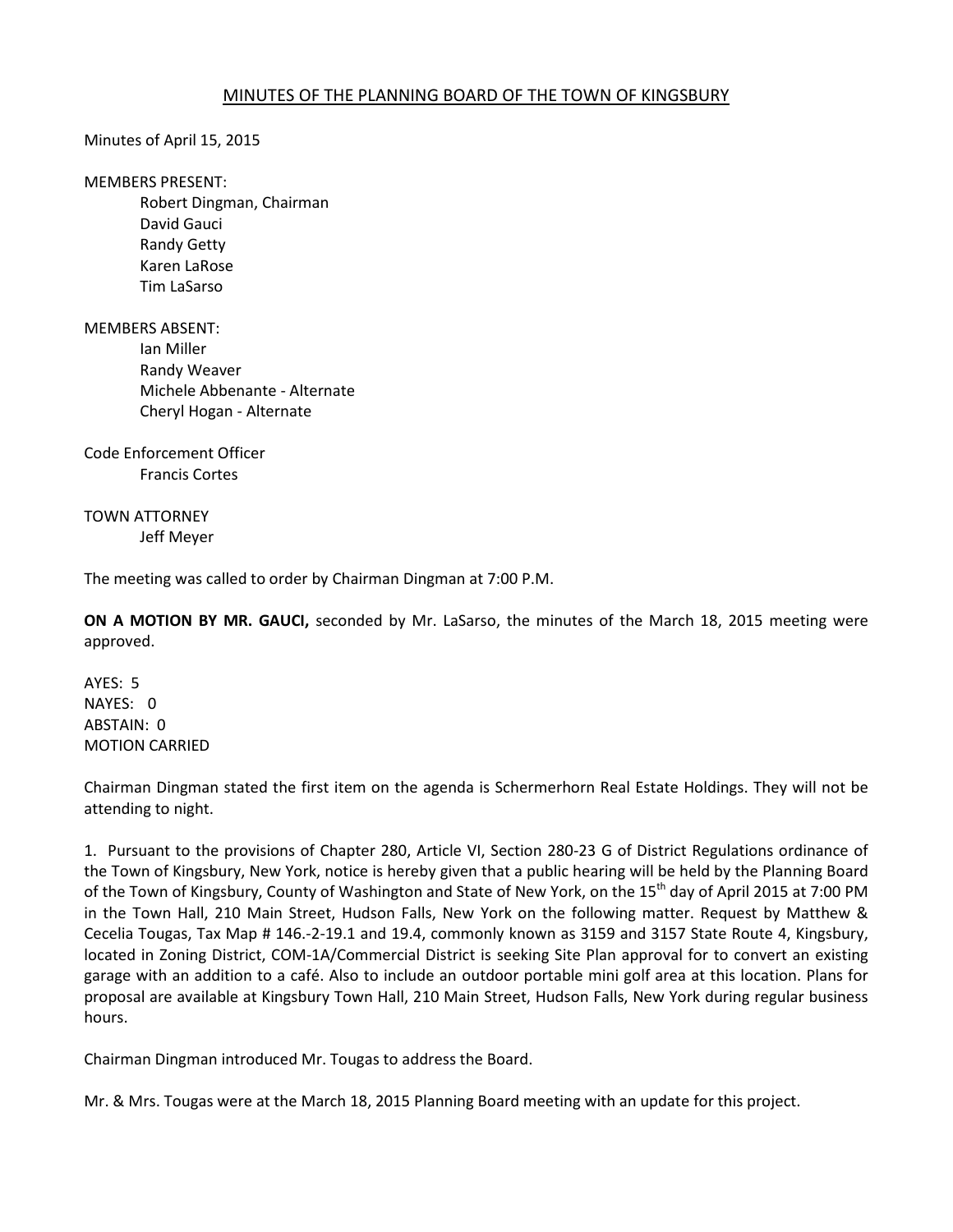Planning Board Meeting Page 2 April 15, 2015

Mr. Tougas stated he attended the Washington County Planning Board Meeting. There one was one member of the Board who had concerns with the ingress and egress, specifically whether a new access on the southern property boundary to provide greater distance between access point and Wait Road.

Discussion ensued and was determined the Planning Board agreed with Mr. Tougas to leave the entrance as is.

Mr. Tougas stated the other concern the County is questioning on this project is a Stormwater Management Plan. Mr. Tougas will not be disturbing the land. The mini golf course sits on top of the ground. Therefor a SWPPP will not be needed.

Discussion ensued and the Planning Board determined the SWPPP was not needed.

Discussion ensued among the Board with questions addressed by Mr. Tougas regarding DEC and the Department of Health.

Chairman Dingman stated Department of Health will be the key factor in this project.

There was not any Public Comment

**ON A MOTION BY GAUCI**, and seconded by Mrs. LaRose the Kingsbury Planning Board declares lead agency status and having reviewed the short form SEQRA submission and having taken a hard look at the potential environmental impacts finds that there are no potential negative environmental impacts anticipated from this project and the Board issued a negative declaration on the project.

The Board then reviewed the proposed Resolution.

## **Resolution No. 1 of April 15, 2015**

**SITE PLAN REVIEW** - Matthew & Cecelia Tougas, Tax Map # 146.-2-19.1 and 19.4, commonly known as 3159 and 3157 State Route 4, Kingsbury, located in Zoning District, COM-1A/Commercial District is seeking Site Plan approval to convert an existing garage with an addition to a café: also to include an outdoor portable mini golf area at this location.

**ON A MOTION BY MR. GETTY**, seconded by Mr. LaSarso based on all of the evidence and materials submitted by the Applicant and the representations made at the meeting; the Application is hereby approved subject to the following conditions:

1. On receipt of Department of Health approval.

**AYES: 5 NAYES: 0 ABSTAIN: 0 MOTION CARRIED**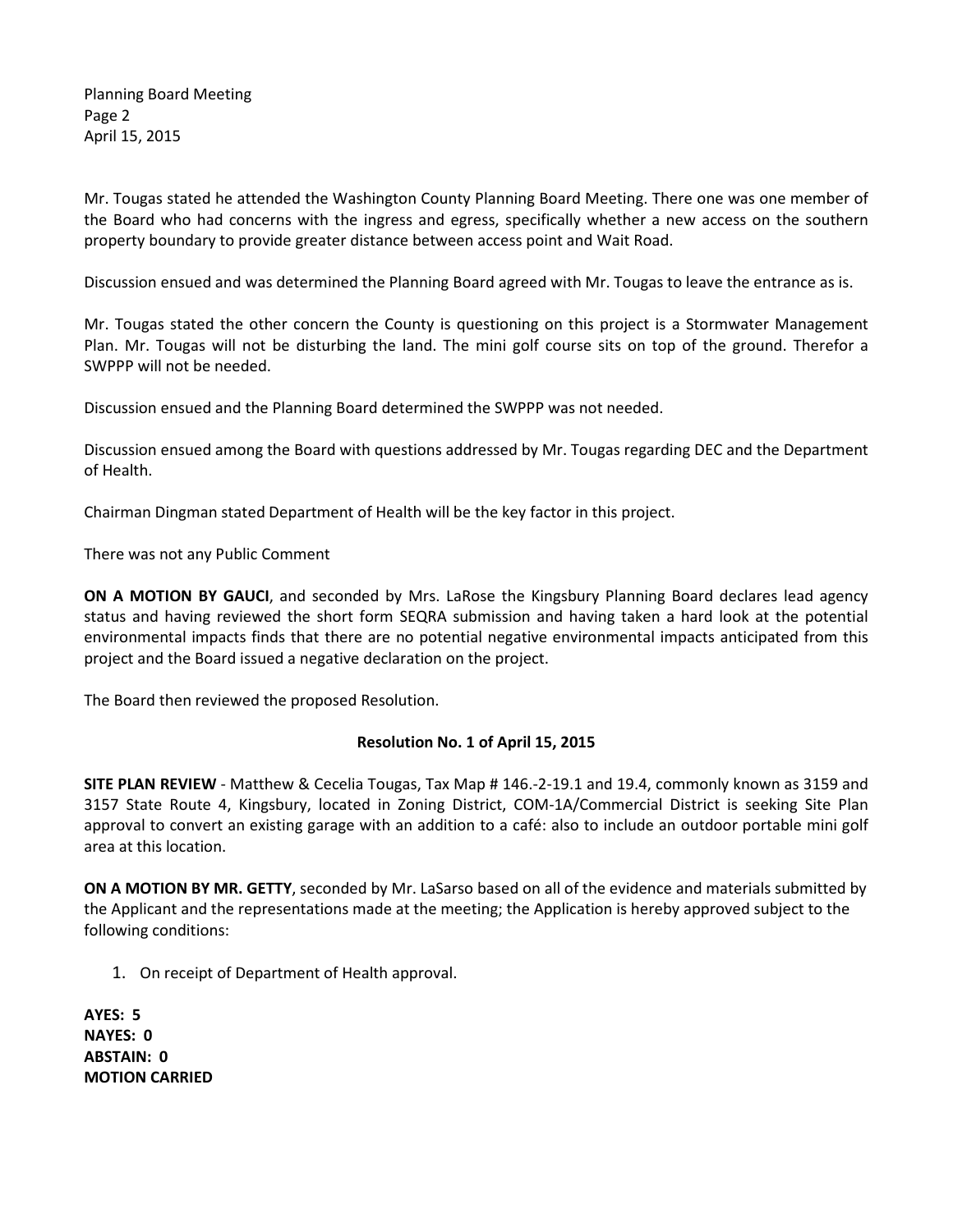Planning Board Meeting Page 3 April 15, 2015

2. Pursuant to the provisions of Chapter 280, Article VI, Section 280-23 G of District Regulations ordinance of the Town of Kingsbury, New York, notice is hereby given that a public hearing will be held by the Planning Board of the Town of Kingsbury, County of Washington and State of New York, on the 15<sup>th</sup> day of April 2015 at 7:00 PM in the Town Hall, 210 Main Street, Hudson Falls, New York on the following matter. Request by Christopher Cook, Platinum Transportation Group, contract vendee of Tax Map # 154.8-1-26 commonly known as 3606-3614 Burgoyne Avenue, Hudson Falls, located in Zoning District COM-1A, Commercial District, for Site Plan Review for a proposal to operate Platinum Transportation Business at this location. Plans for proposal are available at Kingsbury Town Hall, 210 Main Street, Hudson Falls, New York during regular business hours.

Chairman Dingman introduced Christopher Cook, Platinum Transportation Group to address the Board. Mark Reynolds, Agent for Estate of Henry J. Caputo was also in attendance.

Mr. Cook stated he is seeking approval to operate Platinum Transportation Business, at this location. They are full service professional transportation company. There will be an office to make reservation payments as well as to view the different transportation options. They will use this location for an office, detailing the vehicles and to show clients what vehicles they can choose from.

Mr. Cook stated the building will be basically used for storage of his vehicles. At the current time he has seven (7) vehicles that he uses. He feels the building could possibly hold up to four (4) more vehicles. He will also be doing minor repairs, as all major work is done at the local Warren Tire Service Center. The oil changes will be done at the local Jiffy Lube Auto Centers.

Mr. Cook stated between himself and Mr. Reynolds they planned to clean up the appearance of the building and fixing the fence. They are also planning to replace the sign on the building with one for his business name.

Discussion ensued among the Board with questions addressed by Mr. Cook and Mr. Reynolds regarding DEC and the Atterony Generals Office.

There was not any Public Comment

**ON A MOTION BY MR. GETTY**, and seconded by Mr. LaSarso the Kingsbury Planning Board declares lead agency status and having reviewed the short form SEQRA submission and having taken a hard look at the potential environmental impacts finds that there are no potential negative environmental impacts anticipated from this project and the Board issued a negative declaration on the project.

The Board then reviewed the proposed Resolution.

## **Resolution No. 2 of April 15, 2015**

**SITE PLAN REVIEW** - Christopher Cook, Platinum Transportation Group, contract vendee of Tax Map # 154.8-1- 26 commonly known as 3606-3614 Burgoyne Avenue, Hudson Falls, located in Zoning District COM-1A, Commercial District, for Site Plan Review for a proposal to operate Platinum Transportation Business at this location.